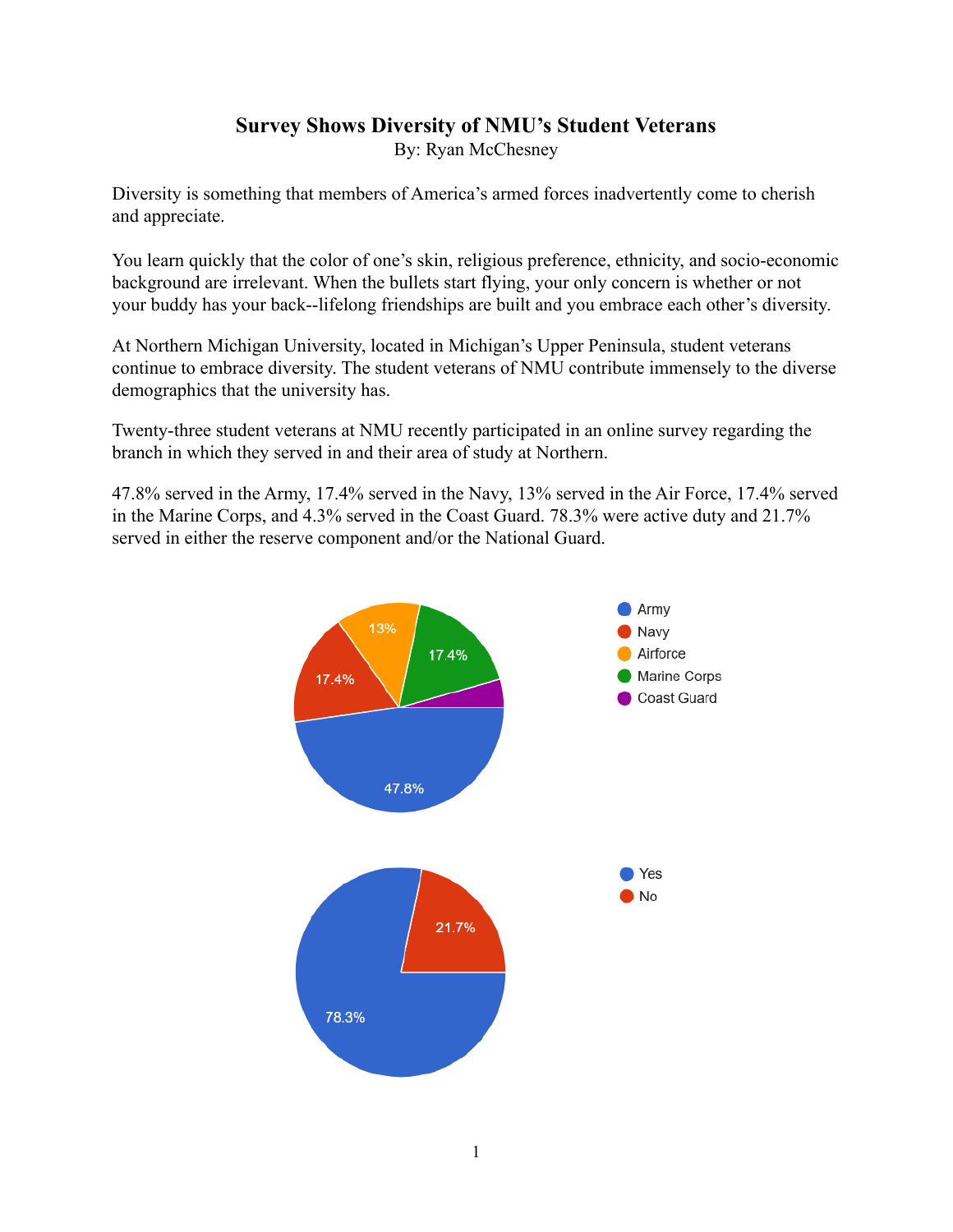Discipline, the ability to lead from the front, and the problem solving skills that are acquired while serving can certainly give student veterans at NMU an edge over their peers; the lessons learned from combat can increase that edge dramatically.

Student veterans at NMU have served in an array of combat zones. 21.7% served in Afghanistan, 13.04% served in Iraq, while 4.3% served in Desert Storm.



When you think of a student veteran, chances are it's the image of a 20-something who recently separated from the military after one enlistment, giving off a rather different impression than their peers: he's bearded, wears combat boots with jeans to class and seems a little impatient or on edge, and sits in a seat that ensures that his back is never facing the door.

Bottom line, they act and look a bit different than others. Well, it's because we are different.

Though the picture I just painted for you isn't too far fetched from the actuality of the matter, the demographic of the student veteran's time in service ranges vastly. 8.7% served two years, 17.4% served four years, 8.72% served six years, 8.7% served 10 years, 4.3% served 21 years, 4.3% served 22 years, and 4.3% served for 24 years.

Keep in mind that a few percentiles are not listed but are illustrated in the graph below.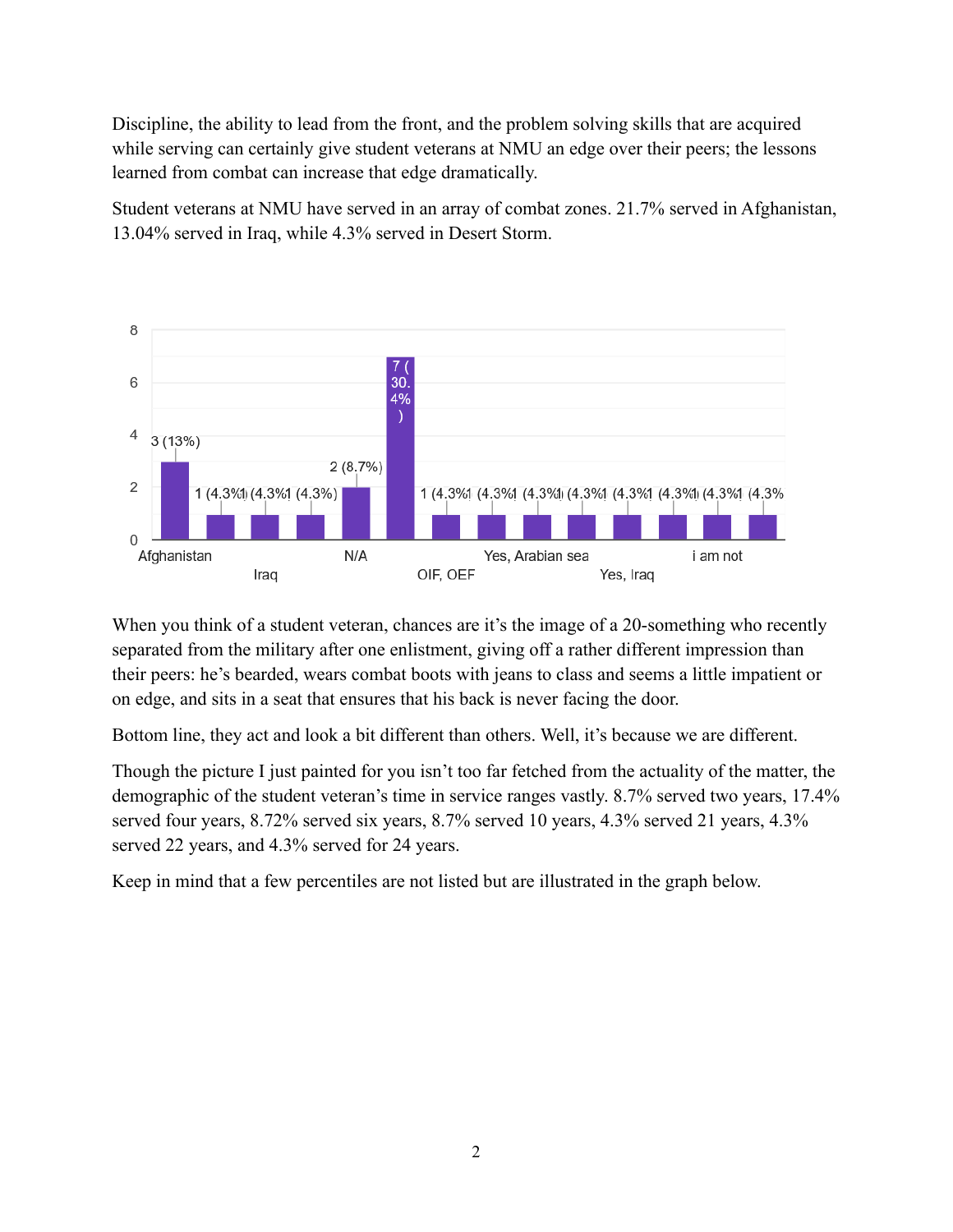

NMU's student veterans originate from all over the state of Michigan, the country, and the world, ranging from the Midwest, the east coast, the Dakotas, and the Philippines.

| Where are you originally from?<br>23 responses |                                                                                                           |                      |  |
|------------------------------------------------|-----------------------------------------------------------------------------------------------------------|----------------------|--|
| Memphis, MI                                    |                                                                                                           | Negaunee, MI         |  |
| south dakota                                   |                                                                                                           | Philippines          |  |
| St. Ignace, MI                                 |                                                                                                           | Virginia Beach, Va   |  |
| Alpena, MI                                     |                                                                                                           | Michigan             |  |
| Escanaba                                       |                                                                                                           | Redford              |  |
| marquette                                      |                                                                                                           | Michigan             |  |
| Baldwin, Michigan                              |                                                                                                           | Grand Rapids, MI     |  |
| Saginaw, MI                                    |                                                                                                           | Minnesota            |  |
| Negaunee, MI                                   |                                                                                                           | <b>West Virginia</b> |  |
|                                                | <b>Grand Rapids, MI</b><br>Minnesota<br><b>West Virginia</b><br>Felch Michigan<br>Illinois<br>Detroit, MI |                      |  |
|                                                | Pennsylvania<br>Boyne City, MI                                                                            |                      |  |
|                                                |                                                                                                           |                      |  |
|                                                | Silver Spring, Maryland                                                                                   |                      |  |

The immense diversity of where NMU's student veteran population originate prompts several questions: Why the U.P. and why study at NMU? What draws us to call this wonderful place home and pursue a degree here?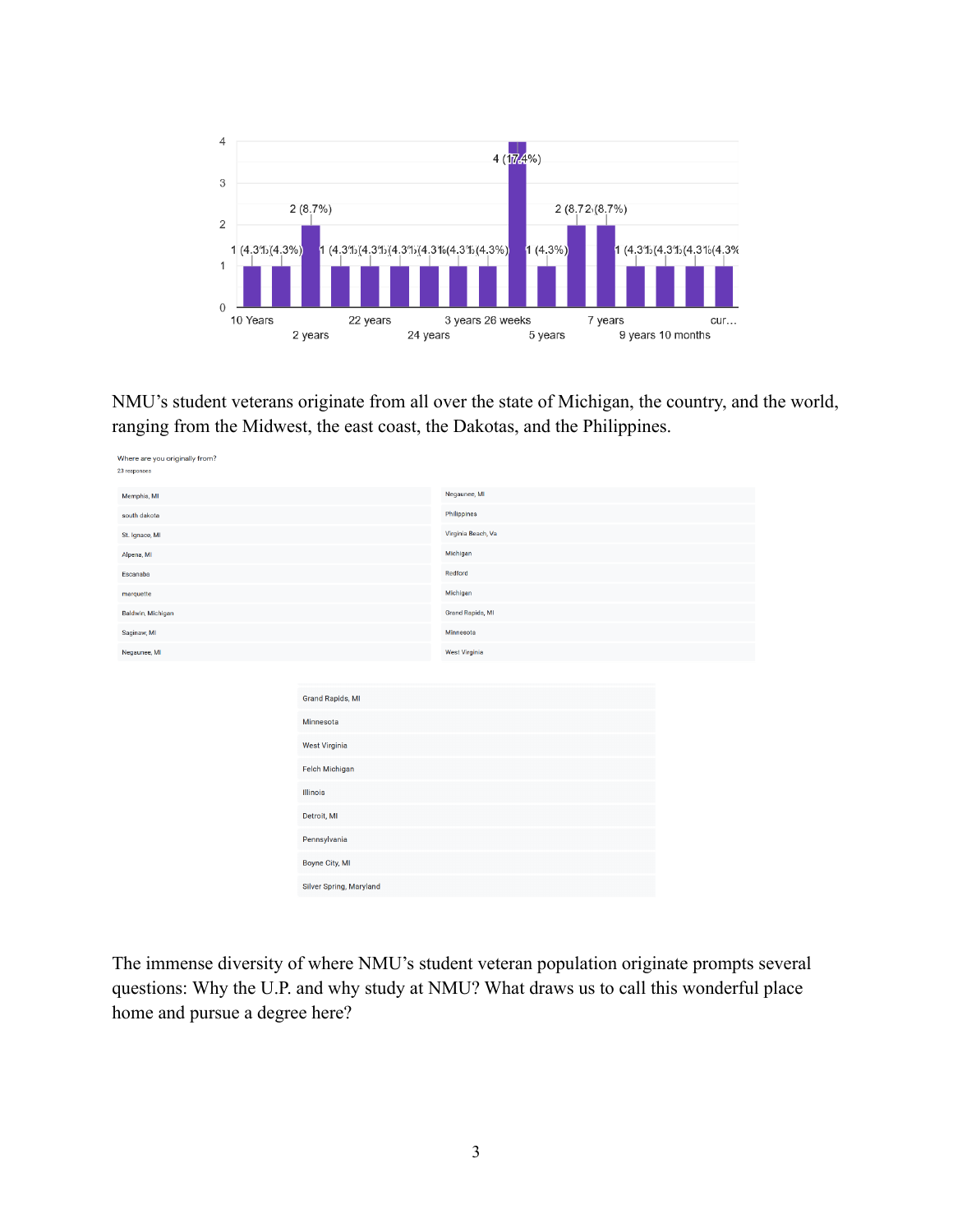Maybe it's something simple, such as the university offering a likable degree and the location aligning with the students' interests. Maybe it's the beautiful landscape of coastal Lake Superior? Either way, student veterans here at NMU come from all over to pursue a higher education.

What are they studying? From Fisheries & Wildlife Management, Sports Science, Anthropology, to a Master's degree of Science in Nursing-Family Nurse Practitioner, the chosen degree path of NMU's student veterans vary greatly.

| What are you studying?                                 |                                          |
|--------------------------------------------------------|------------------------------------------|
| 23 responses                                           |                                          |
| <b>Fisheries and Wildlife Management</b>               | <b>Bachelors of Social Work</b>          |
| criminal justice                                       | Chemistry                                |
| Grad years ago - Sec. Ed                               | <b>Exercise Science</b>                  |
| <b>Criminal Justice</b>                                | <b>Electrical Engineering</b>            |
| Sport sciences                                         | <b>Fisheries and Wildlife</b>            |
| social work                                            | <b>Biology, Concentrating in Ecology</b> |
| Anthropology                                           | Master of Public Administration          |
| Master of Science in Nursing-Family Nurse Practitioner | <b>Electrical engineering</b>            |
| <b>Bachelors of Social Work</b>                        | <b>Medicinal Plant Chemistry</b>         |
| <b>Cyber Security</b>                                  |                                          |
| Art and design                                         |                                          |
| Grdauated                                              |                                          |
| <b>Biology</b>                                         |                                          |
| <b>Multimedia Production</b>                           |                                          |
| <b>Economics Instructor</b>                            |                                          |

Not only do the areas of study range extensively, but the time period of their service does as well--making the age range of student veterans vary enormously as well, as you can see below:



The diverse demographics of NMU's student veterans are clearly apparent. They have come from all over, served in different branches, served in different time periods and places, and are